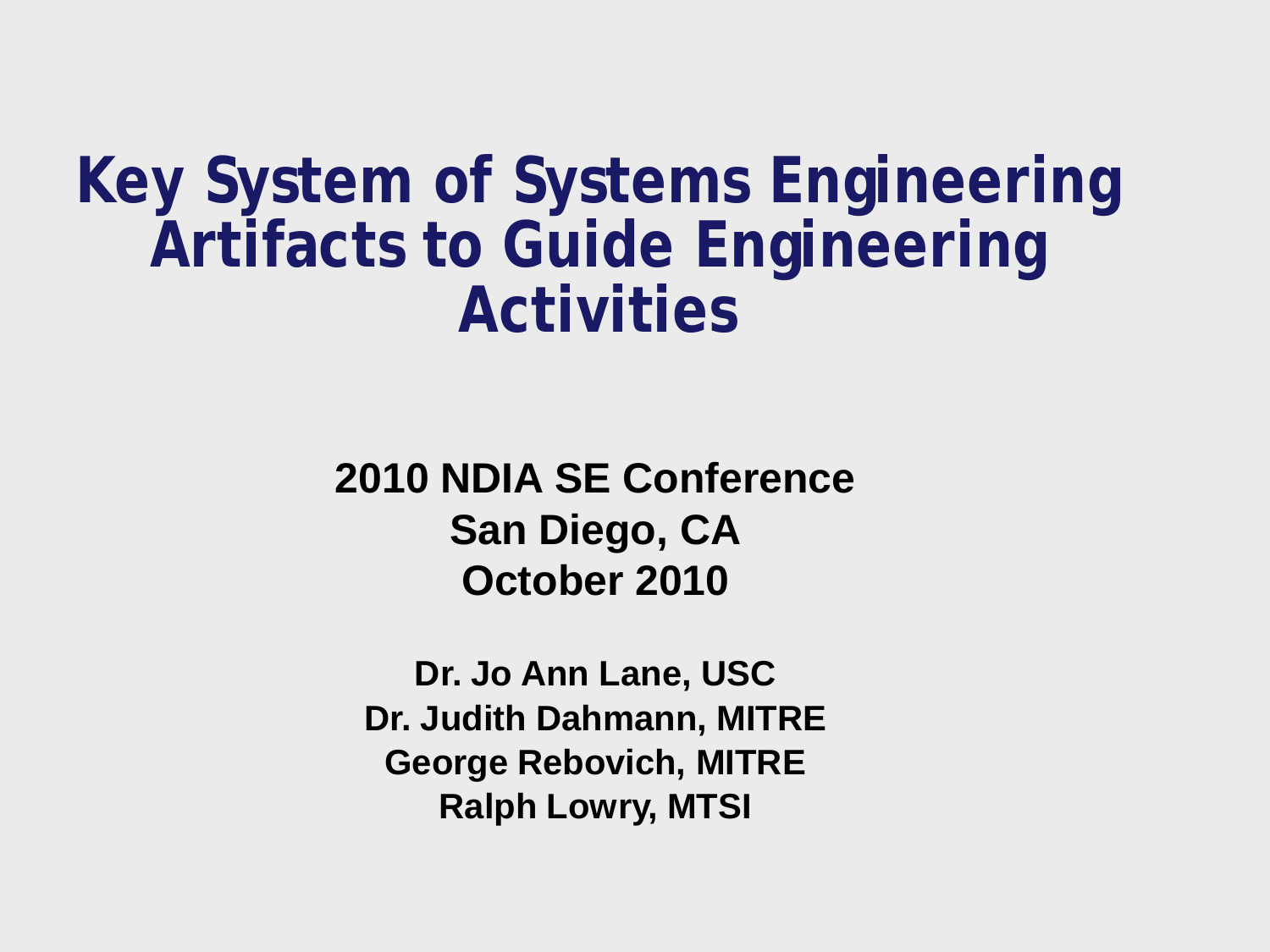## **Abstract**

The recent Department of Defense (DoD) guidebook, *Systems Engineering for Systems of Systems,* analyzed 18 systems of systems (SoSs) and characterized SoS systems engineering (SE) using seven core elements, then expanded this research effort by identifying key engineering artifacts that are used to guide the SoS engineering activities. These key artifacts are used to capture and convey information to the various engineering teams both at the SoS and constituent system level as well as to guide cross-cutting engineering activities such as overall SoS performance, security, and flexibility to evolve quickly to meet new challenges.

This presentation reviews core SoS SE artifacts and how they are employed in the implementation of SoS SE. An 'implementers view' of SoS SE is presented showing how SoS SE artifacts support each step in SoS SE implementation.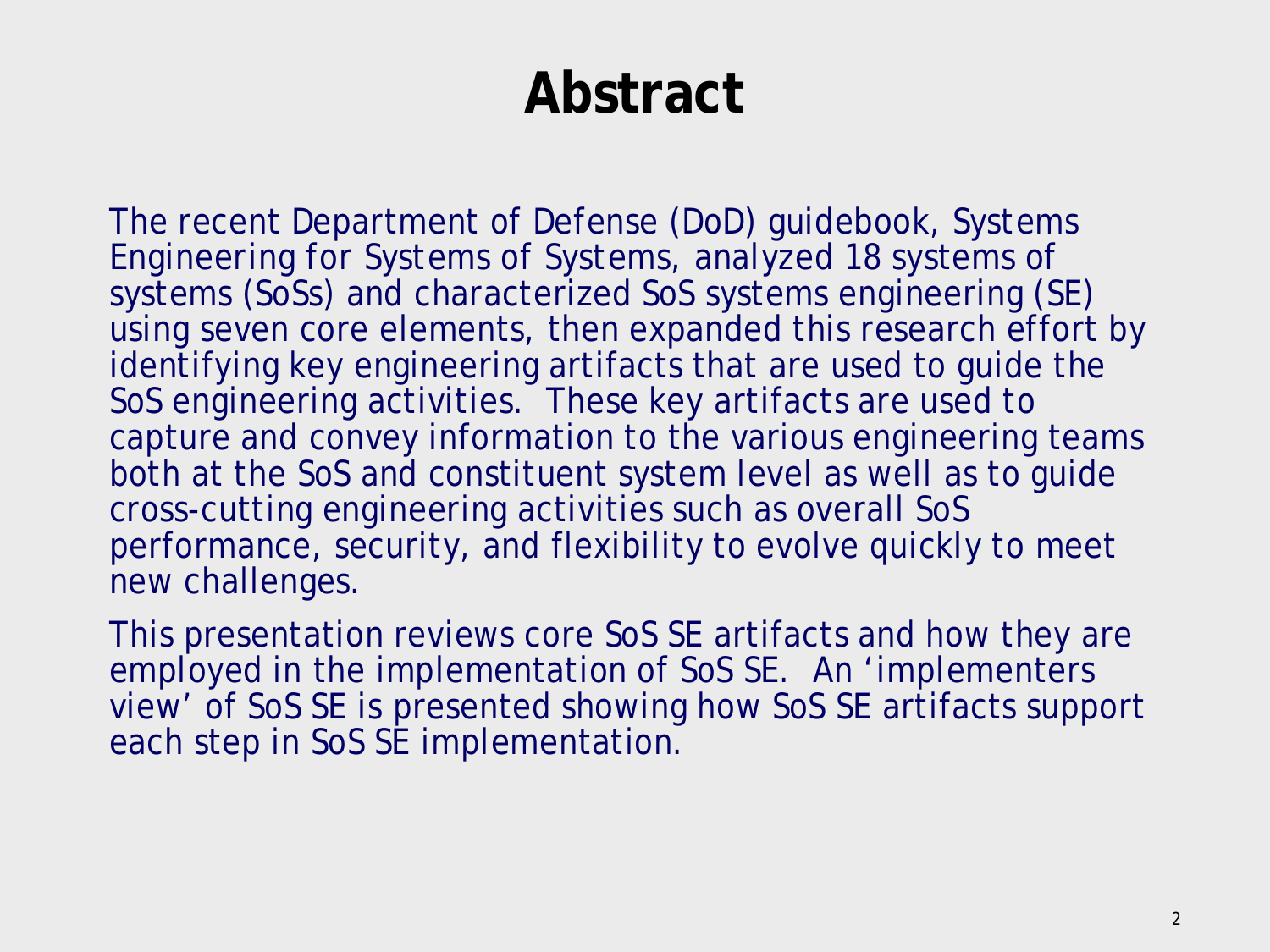# **Background and Purpose**

- **Background** 
	- DoD SoS SE Guide provides a foundation for SoS SE
	- Current efforts have focused on translating guidance into 'implementers' view
	- Next step is to understand information needs critical to successful SoS SE decision making
- Purpose
	- Present an 'implementers view' of SoS SE ['the wave model']
	- Show how artifacts support engineering activities across the SoS SE implementation
- Key concepts
	- *SoS Artifact:* work products developed/composed from various sources by the SoS SE team, configuration managed at the SoS level, and used/ consumed by SEs at both the SoS and single system level in the process of developing, maintaining, enhancing, deploying, and assessing SoS capabilities
	- *Relationship between SoS and single system artifacts:* SoS SE engineers tend to use familiar SE artifacts, but have evolved them to support SoS needs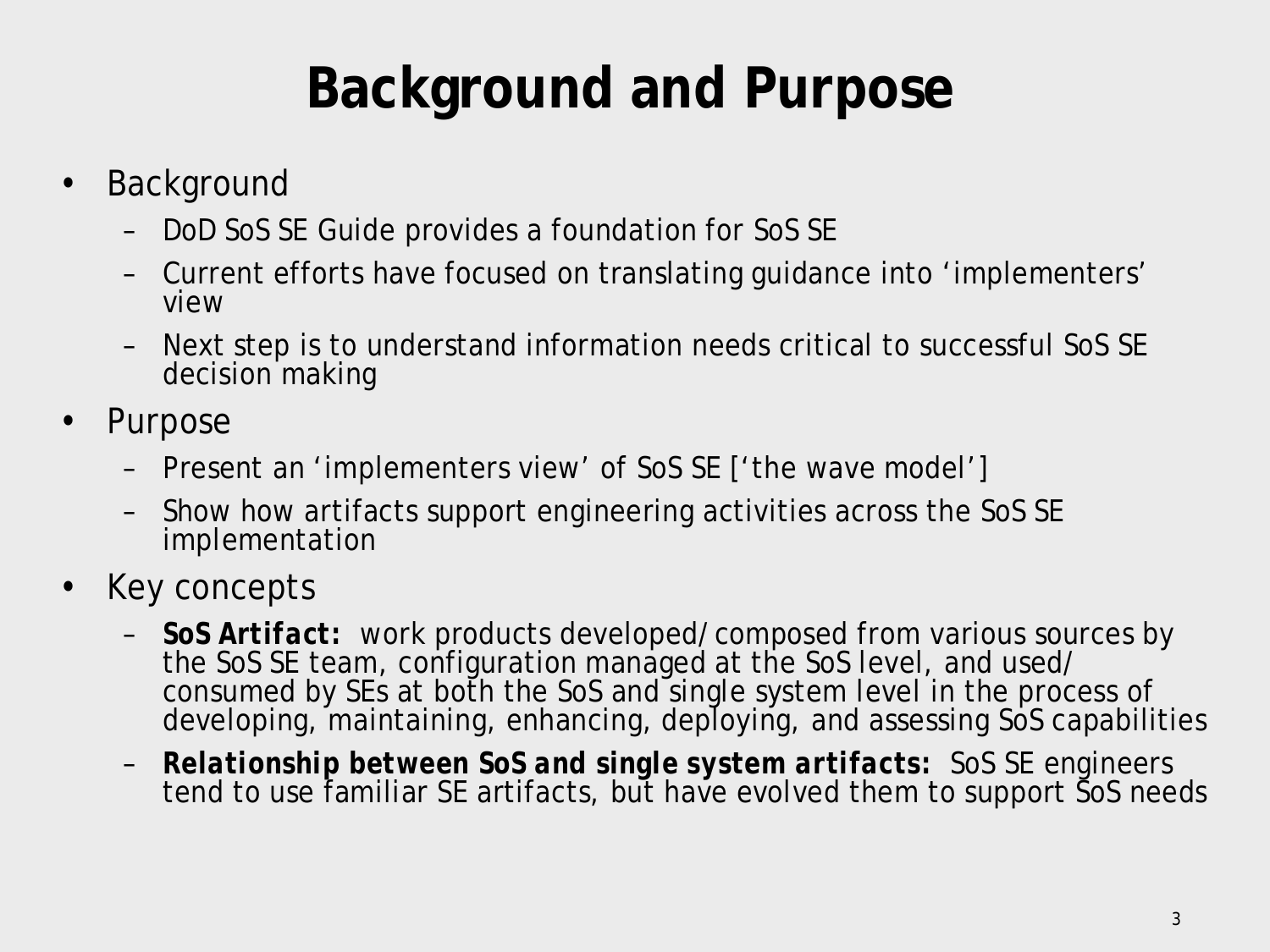## **Foundations**





#### SE Model for SoS Based on 7 Core Elements of SoS SE

\* Department of Defense, Systems Engineering Guide for System of Systems*,* Version 1.0, 2008.

#### Next Step: Provide guidance for implementation

**Systems Engineering Guide for Systems of Systems** 



**Version 1.0** August 2008

Director, Systems and Software Engineering Deputy Under Secretary of Defense (Acquisition and Technology) Office of the Under Secretary of Defense (Acquisition, Technology and Logistics)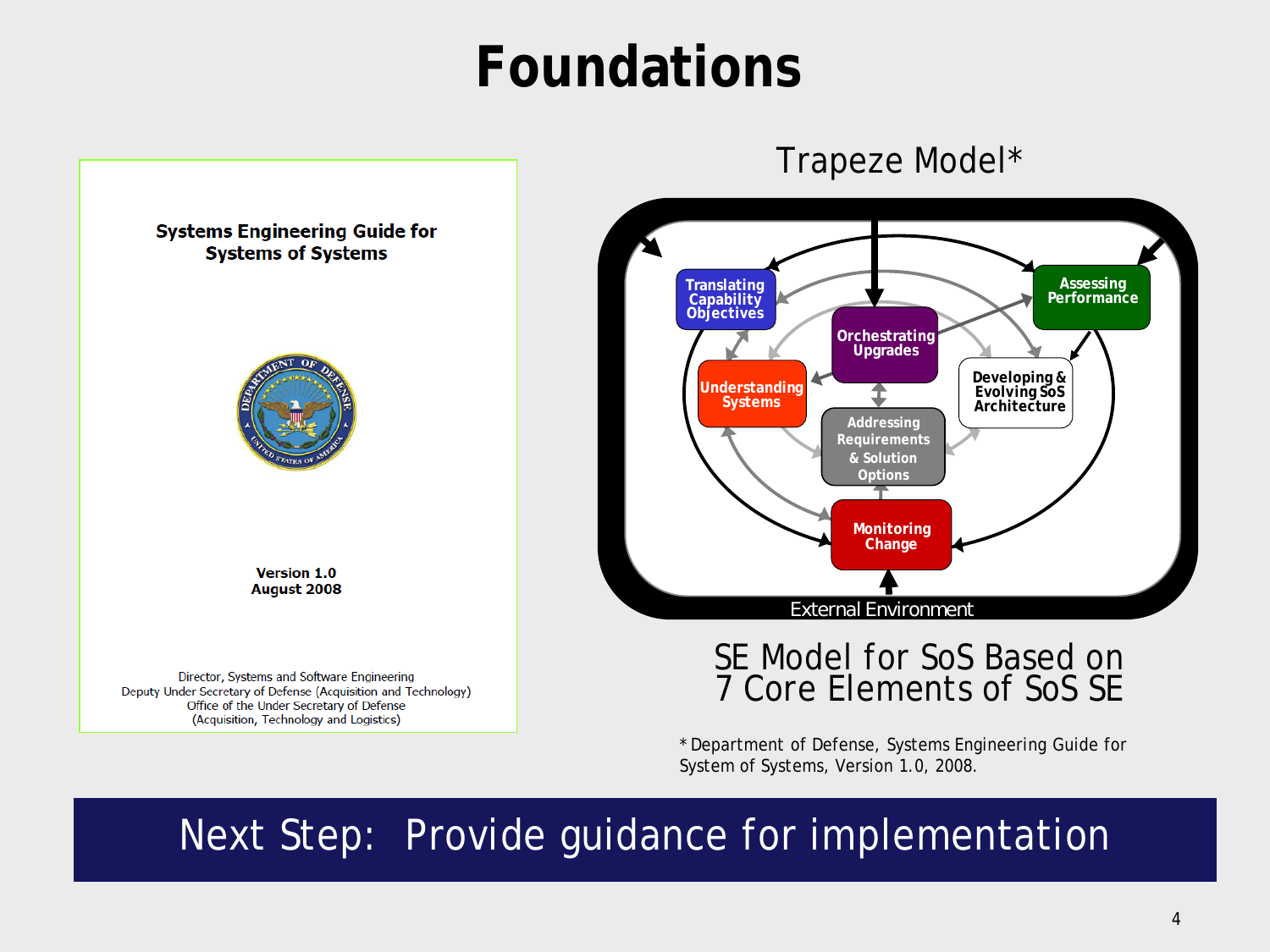## **SoS SE Artifacts**



SoS SE Artifacts Developed as Part of an International SoS SE project under The Technical Cooperation Program (TTCP)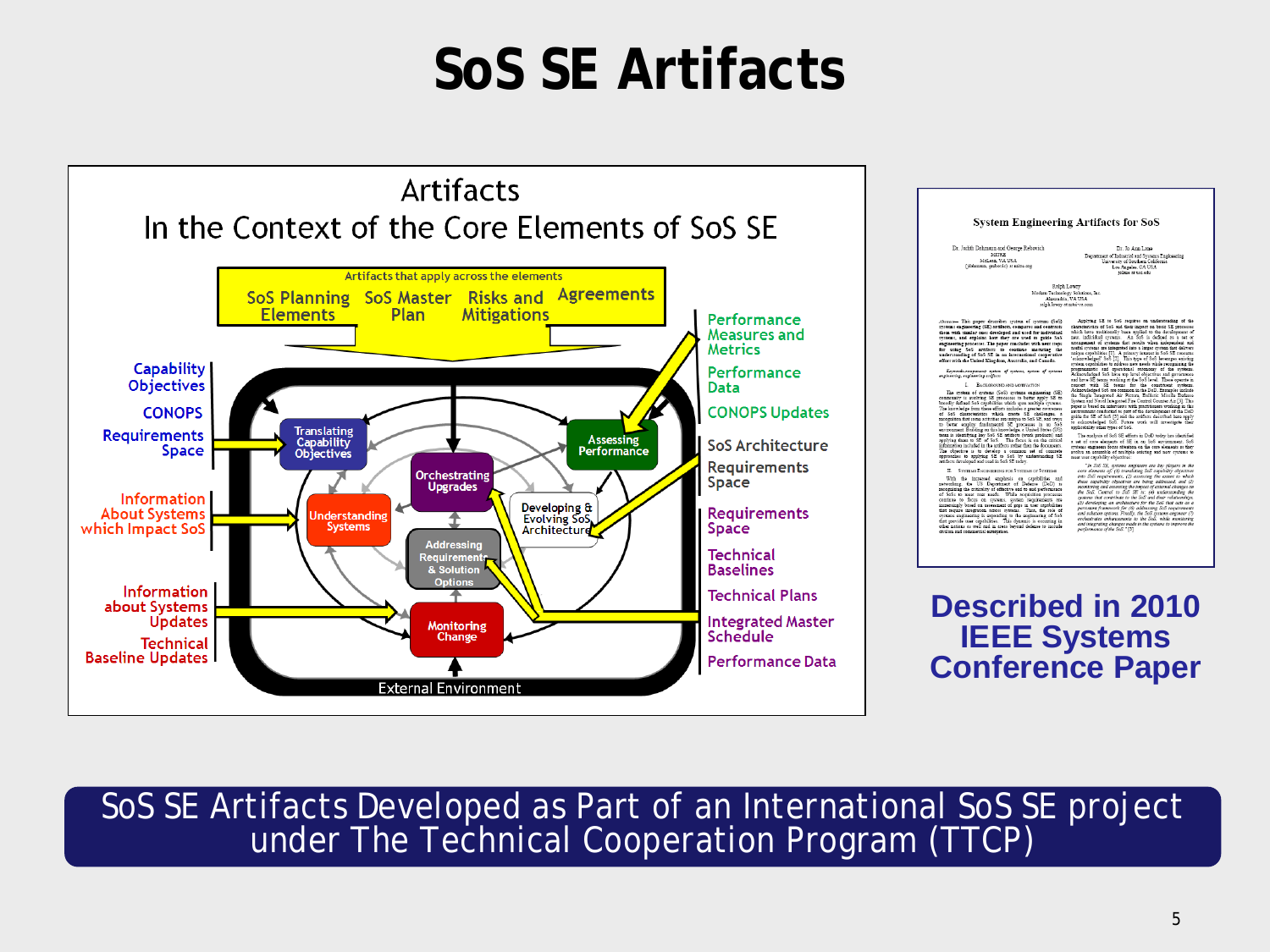### **Practitioners View of SoS SE: Wave Model**



- Trapeze Model
	- Presents the core elements of SoS SE and relationships
	- Provides a good 'conceptual' view of SoS SE
	- Not very useful to practitioner to help chart an implementation approach
- Wave Model
	- 'Unwinds' the trapeze model
	- Provide a view of SoS SE in terms of series of major steps in implementing an SoS SE process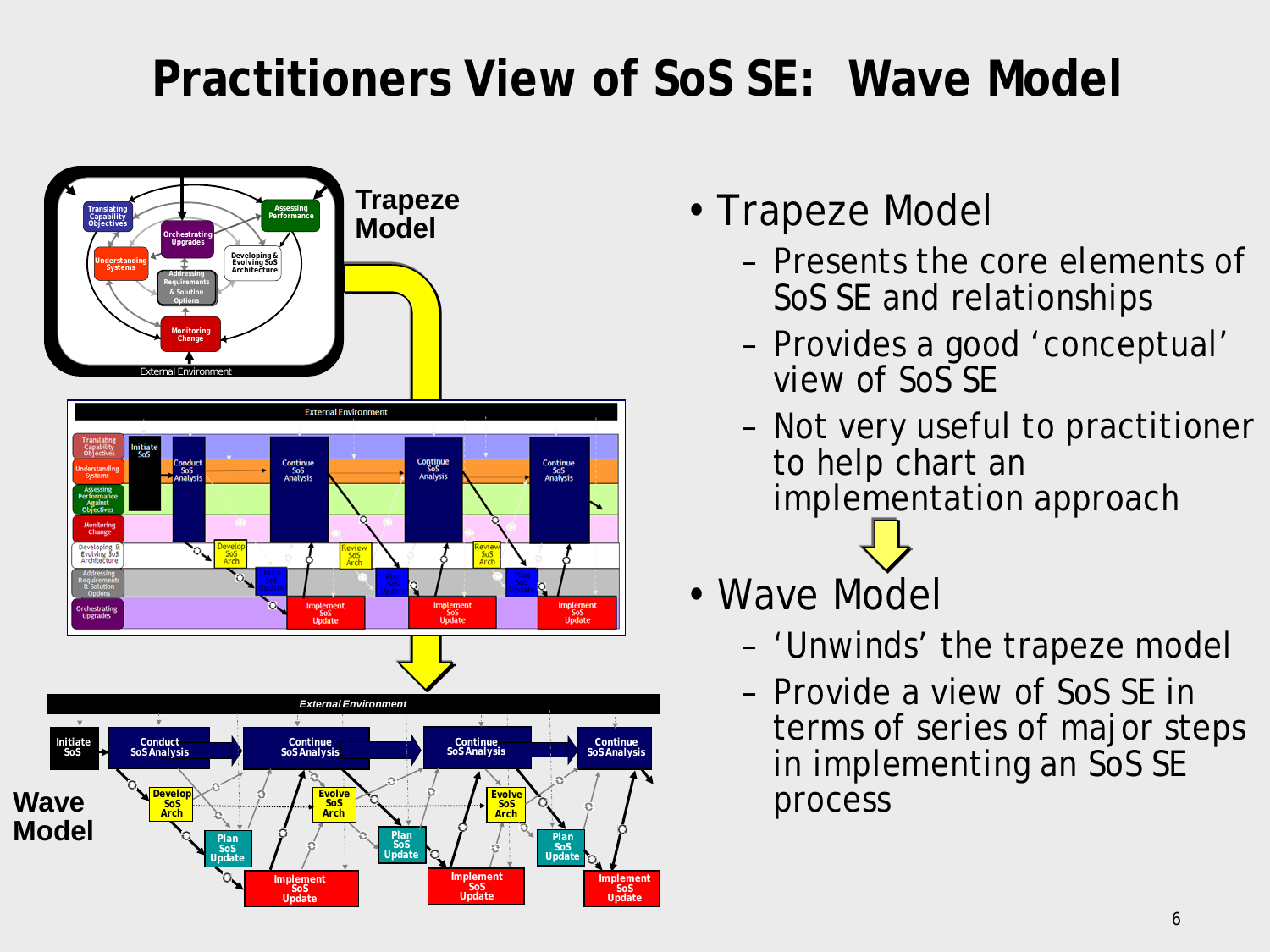## **Wave Model Elements**



• Initiate SoS:

Provides foundational information to initiate the SoS

• Conduct SoS Analysis:

Provides analysis of the 'as is' and basis for SoS evolution

• Develop SoS Architecture:

Develops/evolves the persistent technical framework for addressing SoS evolution and a migration plan identifying risks and mitigations

Plan SoS Update:

Evaluates SoS backlog , priorities, and options to define plans for the next SoS upgrade cycle

• Implement SoS Update:

Oversees system implementations and plans/conducts SoS level testing, resulting in a new SoS product baseline

• Continue SoS Analysis:

Ongoing SoS analysis revisits artifacts on the state and plans for the SoS as the basis for ongoing SoS evolution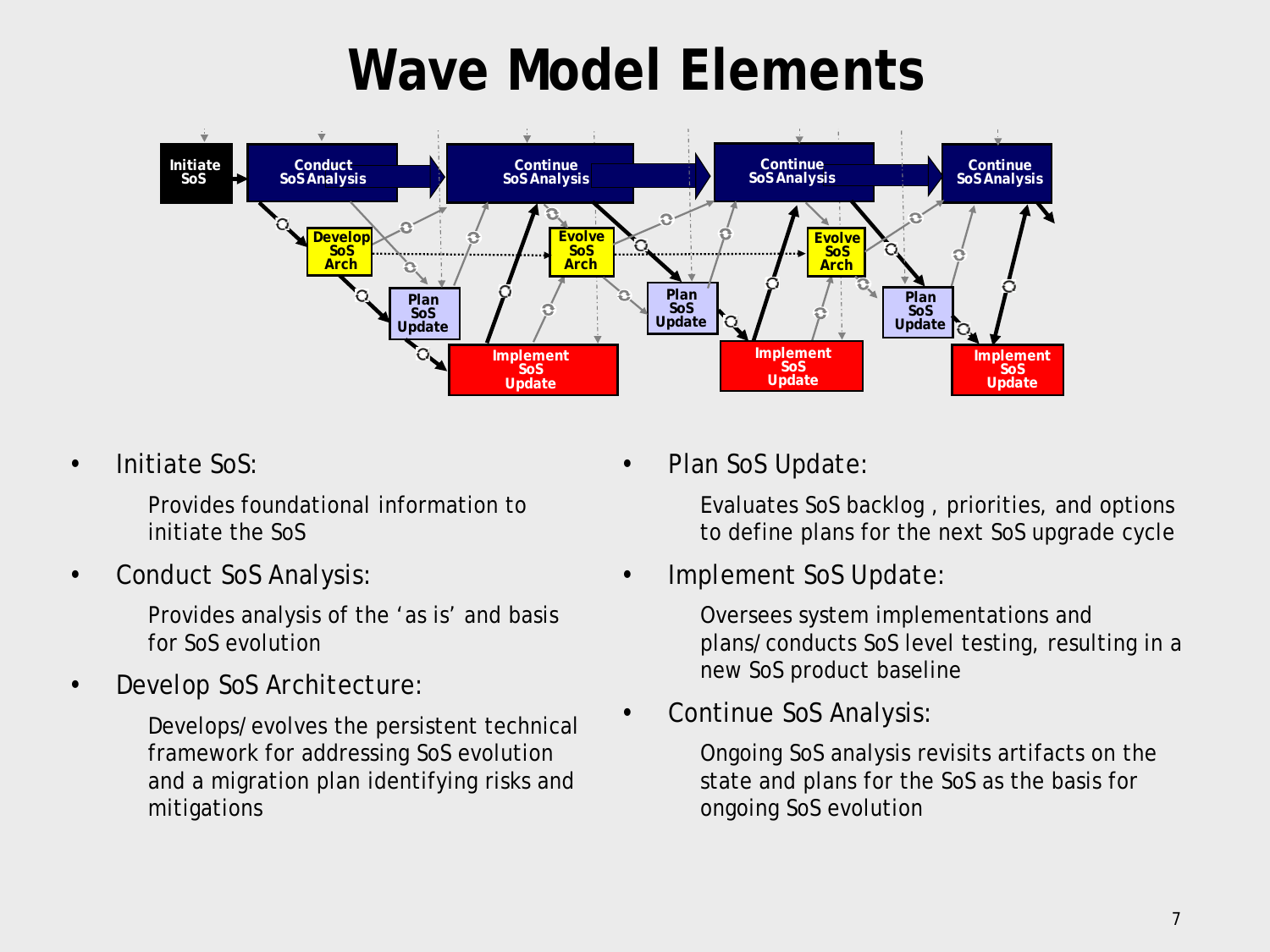### **Artifacts Created or Changed at Each Step**

| Initiate SoS<br>SoS capability<br>objectives<br><b>CONOPS</b><br>Info about<br>systems<br>Risks &<br>mitigations | <b>Conduct SoS Analysis</b><br>SoS baseline<br>Performance measures &<br>methods<br>SoS performance data<br>SoS requirements space<br><b>Risks &amp; mitigations</b><br>SoS SE planning elements<br><b>Agreements</b><br>SoS master plan |                                                                                                                       | <i><b>Iterative</b></i><br><b>SoS SE activities</b><br>and<br><b>SoS SE artifacts</b>                                                                  |                                                                                                 | <b>Continue SoS Analysis</b><br>SoS capability objectives<br><b>CONOPS</b><br>Info about systems<br>SoS baseline<br>Performance measures &<br>methods<br>SoS performance data<br>SoS requirements space<br><b>Risks &amp; mitigations</b> |
|------------------------------------------------------------------------------------------------------------------|------------------------------------------------------------------------------------------------------------------------------------------------------------------------------------------------------------------------------------------|-----------------------------------------------------------------------------------------------------------------------|--------------------------------------------------------------------------------------------------------------------------------------------------------|-------------------------------------------------------------------------------------------------|-------------------------------------------------------------------------------------------------------------------------------------------------------------------------------------------------------------------------------------------|
|                                                                                                                  | <b>Develop SoS Arch</b><br>SoS architecture<br><b>Requirements space</b><br><b>Risks and mitigations</b><br>SoS SE planning elements<br><b>Agreements</b><br>SoS master plan                                                             |                                                                                                                       |                                                                                                                                                        |                                                                                                 | SoS SE planning elements<br><b>Agreements</b><br>SoS master plan                                                                                                                                                                          |
|                                                                                                                  |                                                                                                                                                                                                                                          | Plan SoS Update<br>SoS baseline<br><b>Requirements space</b><br><b>Technical plans</b><br>SoS SE planning<br>elements | <b>Risks &amp; mitigations</b><br><b>IMS</b> for update<br><b>Agreements</b><br>SoS master plan                                                        |                                                                                                 |                                                                                                                                                                                                                                           |
|                                                                                                                  |                                                                                                                                                                                                                                          |                                                                                                                       | <b>Implement SoS Update</b><br>SoS baseline<br>SoS performance data<br><b>Requirements space</b><br><b>Technical plans</b><br>SoS SE planning elements | <b>Risks &amp; mitigations</b><br><b>IMS</b> for update<br><b>Agreements</b><br>SoS master plan |                                                                                                                                                                                                                                           |

#### Provide information needed to progress through the process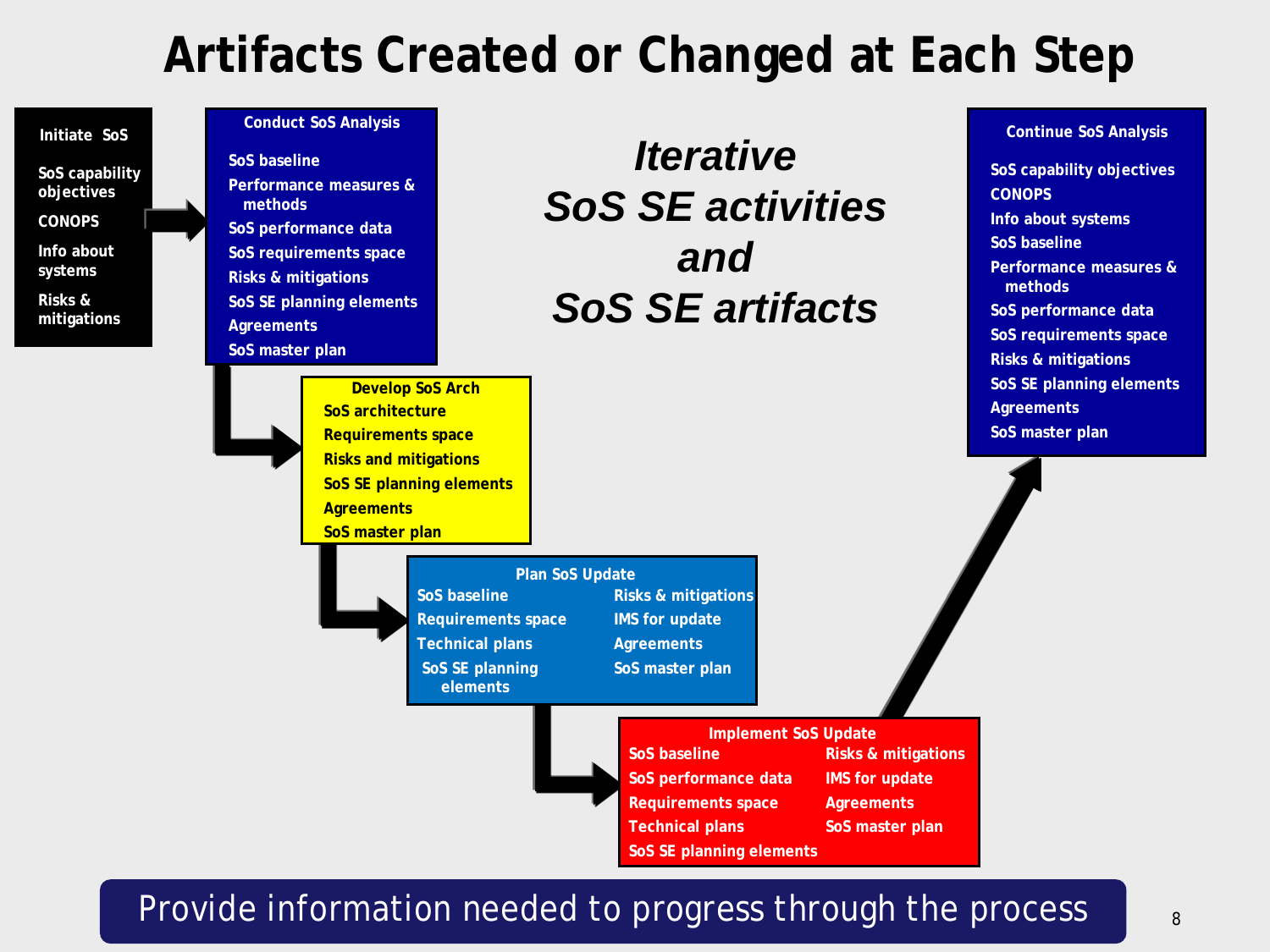## **Artifact Logical Groups**



- **SoS capability-related artifacts**
	- SoS capability objectives
	- SoS-level CONOPS
	- Requirements space
- **SoS technical artifacts**
	- SoS architecture
	- SoS performance-related artifacts
		- − Performance measures and methods
		- − Performance data
	- SoS technical baselines
- **System-related artifacts**
	- Information about systems that impact SoS capability objectives
- **SoS management and planning artifacts**
	- SoS risks and mitigations
	- Plans
		- − SoS system engineering planning elements
		- − Master plan
		- − Technical plan(s)
		- − IMS
	- SoS-level agreements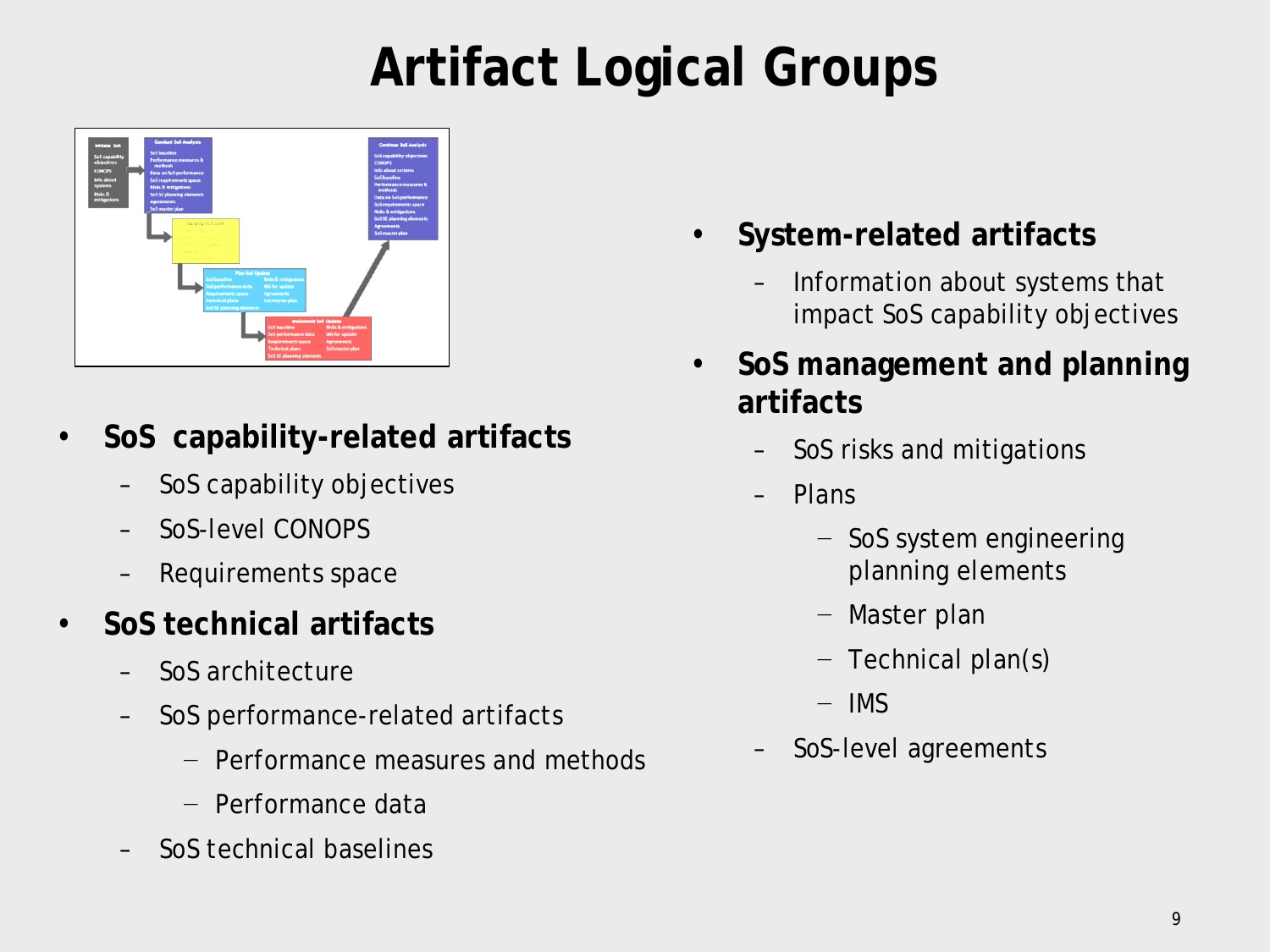## **SoS Capability Related Artifacts**

- **SoS capability objectives**: a statement of top level objectives for the SoS that describes the capabilities needed by the user, ideally based on some definitive or authoritative materials
- **SoS-level CONOPS:** describes how systems in the SoS will be employed in an operational setting and is developed collaboratively by the operational users and the systems engineers to describe the way users plan to operate and use material assets to achieve the objectives
- **Requirements space:** identifies the needed SoS functions independent of the systems within the SoS for various capability options; based upon the SoS capability/requirements backlog and SoS problem reports

| Artifact                     | <b>Initiate SoS</b>                                                                                                                                  | <b>Conduct SoS</b><br><b>Analysis</b>                    | <b>Develop SoS</b><br><b>Arch</b>                               | <b>Plan SoS Update</b>                                                                                                                                   | Implement<br><b>SoS Update</b>                                                                        | <b>Continue SoS</b><br><b>Analysis</b>                                                                                                               |
|------------------------------|------------------------------------------------------------------------------------------------------------------------------------------------------|----------------------------------------------------------|-----------------------------------------------------------------|----------------------------------------------------------------------------------------------------------------------------------------------------------|-------------------------------------------------------------------------------------------------------|------------------------------------------------------------------------------------------------------------------------------------------------------|
| SoS capability<br>objectives | Establishes to identify<br>critical need(s) that<br>provide justification for<br>an acknowledged SoS                                                 | Uses for initial<br>analysis                             | Uses indirectly<br>through<br>performance-<br>related artifacts | Uses to drive<br>evaluation of<br>alternatives and<br>refine solution<br>requirements                                                                    | Uses to focus<br>SoS-level testing<br>and assessment                                                  | Updates to include new<br>or changing needs; uses<br>to continue SoS<br>assessment                                                                   |
| SoS-Level<br><b>CONOPS</b>   | Creates to provide<br>context for critical<br>need(s). Initial SoS<br>CONOPS may be limited<br>and focus only on current<br>capabilities of interest | Uses as part of<br>initial analysis                      | Uses indirectly<br>through<br>performance-<br>related artifacts | Uses to guide<br>evaluation of<br>alternatives and<br>refine solution<br>requirements                                                                    | Uses to guide<br>SoS-level testing<br>and assessment                                                  | Updates to include<br>changes to ways existing<br>capabilities are employed<br>and to incorporate new<br>changes; uses to continue<br>SoS assessment |
| SoS<br>requirements<br>space |                                                                                                                                                      | <b>Establishes</b> as<br>part of the<br>initial analysis | Updates as new<br>architecture<br>needs are<br>identified       | Identifies and tags<br>requirements and<br>problem reports in<br>the requirements<br>space to be<br>implemented/fixed<br>in the upgrade<br>being planned | Updates as<br>capabilities,<br>requirements,<br>and problem<br>fixes are<br>implemented<br>and tested | Updates as new<br>capability needs and<br>problems are identified                                                                                    |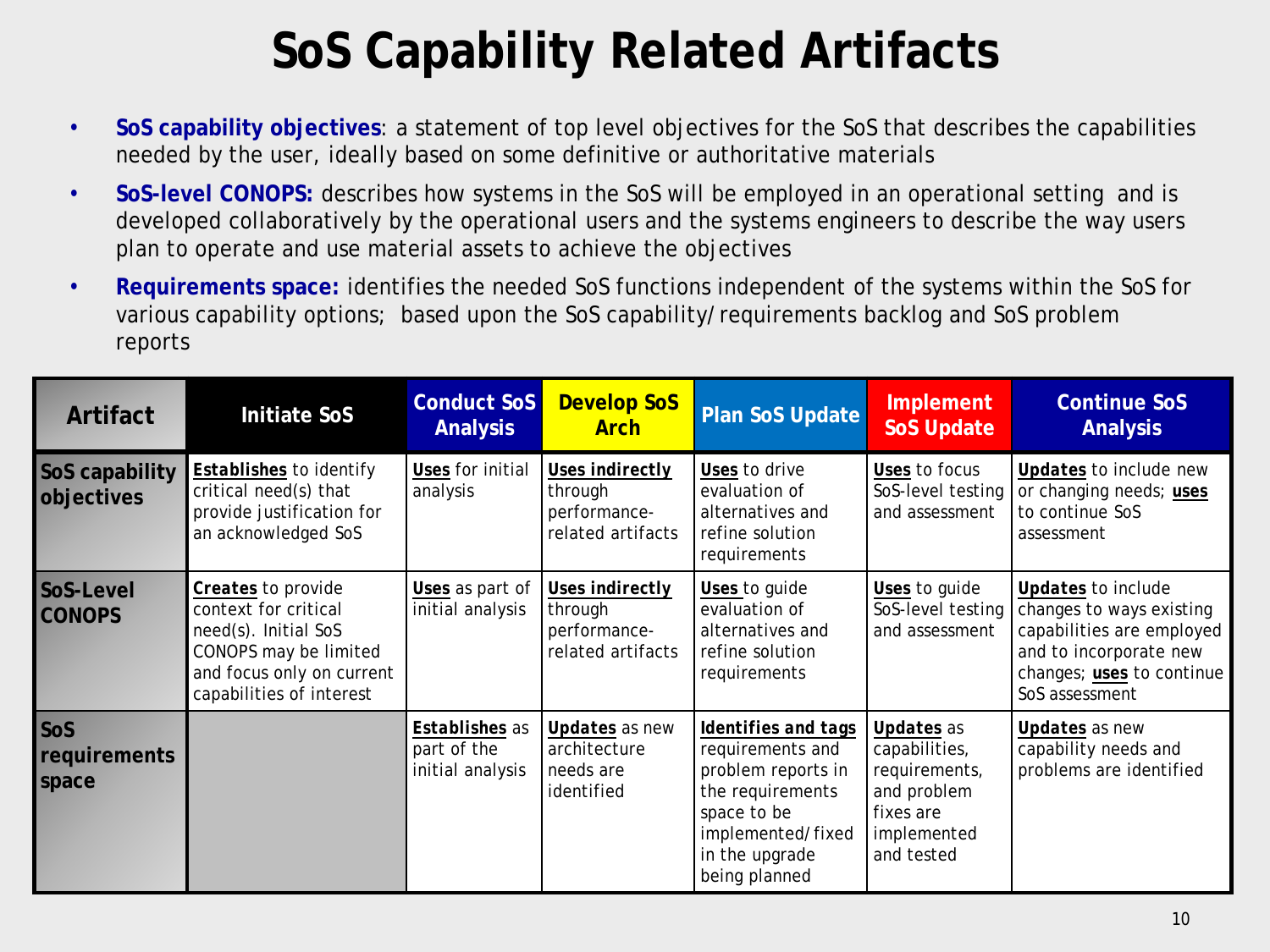#### **SoS Technical Artifacts**

- **SoS architecture**: persistent technical framework in which the systems interoperate as a system of systems; identifies SoS systems, key SoS functions supported by the systems, and relationships and dependencies as well as end-to-end functionality, data flow, and communications protocols
- **Performance measures and methods:** set of measure definitions and methods for collecting the measures that are a) traceable to the capability objectives established for the SoS and b) the basis for assessing overall performance of the SoS and guiding "continuous SoS improvement"
- **Performance data:** actual data collected to assess progress toward achieving SoS capability objectives
- **SoS technical baselines:** Consists of requirements, allocated, and product baselines at the SoS level

| Artifact                               | Initiate<br>SoS | <b>Conduct SoS</b><br><b>Analysis</b>                                                   | <b>Develop SoS Arch</b>                                                                           | <b>Plan SoS Update</b>                                                                                                        | <b>Implement SoS</b><br><b>Update</b>                                                                              | <b>Continue SoS Analysis</b>                                                                                                                                                                 |
|----------------------------------------|-----------------|-----------------------------------------------------------------------------------------|---------------------------------------------------------------------------------------------------|-------------------------------------------------------------------------------------------------------------------------------|--------------------------------------------------------------------------------------------------------------------|----------------------------------------------------------------------------------------------------------------------------------------------------------------------------------------------|
| SoS<br>architecture                    |                 |                                                                                         | Documents initial "as<br>is"; <i>updates</i> over<br>time. Both "as is" and<br>"to be" maintained | Uses to plan updates                                                                                                          | Uses to guide<br>implementation                                                                                    | Uses indirectly as part of SoS<br>analysis                                                                                                                                                   |
| Performance<br>measures and<br>methods |                 | Defines initial<br>set of measures<br>and methods                                       | Uses to identify and<br>"build in"<br>opportunities to<br>measure architecture<br>performance     | Uses to identify and<br>plan mechanisms to<br>measure SoS<br>performance                                                      | Uses to "build in"<br>mechanisms to measure<br>SoS performance                                                     | Updates as SoS evolves                                                                                                                                                                       |
| SoS<br>performance<br>data             |                 | Captures initial<br>data; initializes<br>repository and<br>performs initial<br>analysis | Uses to assess<br>architecture and<br>guide its evolution                                         | Uses results of<br>analyses to guide<br>planning for the next<br>update cycle                                                 | Updates with data<br>generated & captured<br>in testing; uses results<br>of analyses to guide<br>next update cycle | Updates with data captured in<br>performance assessments; uses<br>results of analyses to identify<br>problems for resolution or new<br>requirements for the backlog                          |
| SoS technical<br>baselines             |                 | Creates initial<br>SoS product<br>baseline ("as is"<br>baseline)                        | Uses to guide<br>architecture evolution                                                           | <b>Creates</b> requirements<br>and allocated<br>baselines for update<br>from requirements in<br>the SoS requirements<br>space | Creates product<br>baseline for update<br>based on requirements<br>that were implemented<br>in the update cycle    | <b>Updates</b> product baseline<br>based on non-SoS constituent<br>system changes identified<br>through monitoring activities;<br>uses previous baselines to<br>assess current status of SoS |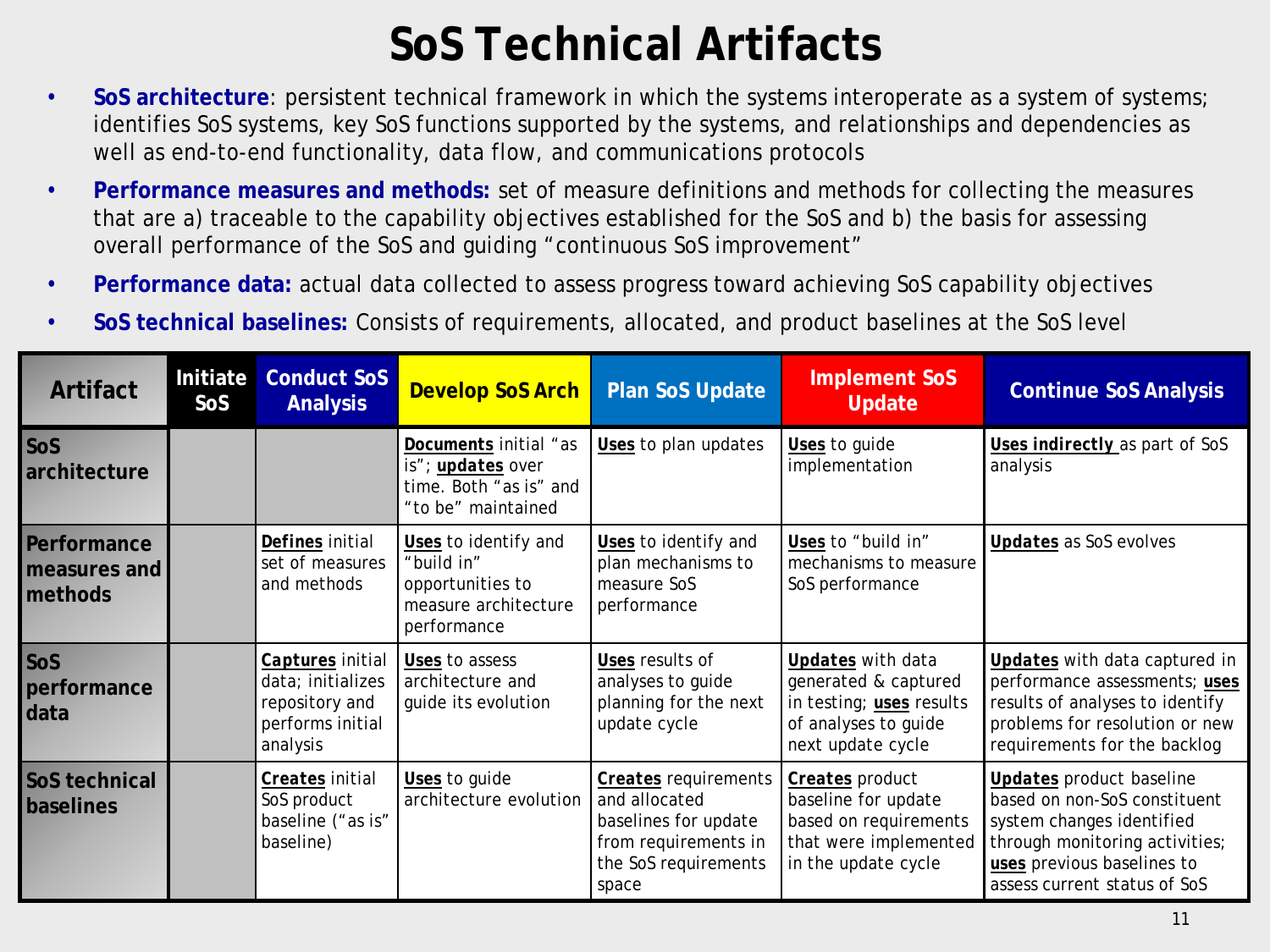## **System—Related Artifacts**

• **Information about systems that impact SoS objectives**: programmatic and technical information about systems that reflects their ability to support SoS short and long term SoS capability objectives; used to assess various SoS capability options

| <b>Artifact</b>       | Initiate<br>SoS                                    | <b>Conduct</b><br><b>SoS Analysis</b>           | <b>Develop SoS Arch</b>                                                                  | <b>Plan SoS Update</b>                                                                                                 | Implement SoS<br><b>Update</b>              | <b>Continue SoS</b><br><b>Analysis</b>                                                                          |
|-----------------------|----------------------------------------------------|-------------------------------------------------|------------------------------------------------------------------------------------------|------------------------------------------------------------------------------------------------------------------------|---------------------------------------------|-----------------------------------------------------------------------------------------------------------------|
| Info about<br>systems | Captures<br>initial<br>information<br>for analysis | Uses to guide<br>initial analysis<br>activities | Uses to evaluate<br>architecture evolution<br>options and to identify<br>potential risks | Uses to evaluate<br>and select capability<br>options for current<br>update cycle and to<br>identify potential<br>risks | Uses to guide risk<br>monitoring activities | Updates to reflect<br>current system<br>status as new<br>releases of the<br>constituent systems<br>are deployed |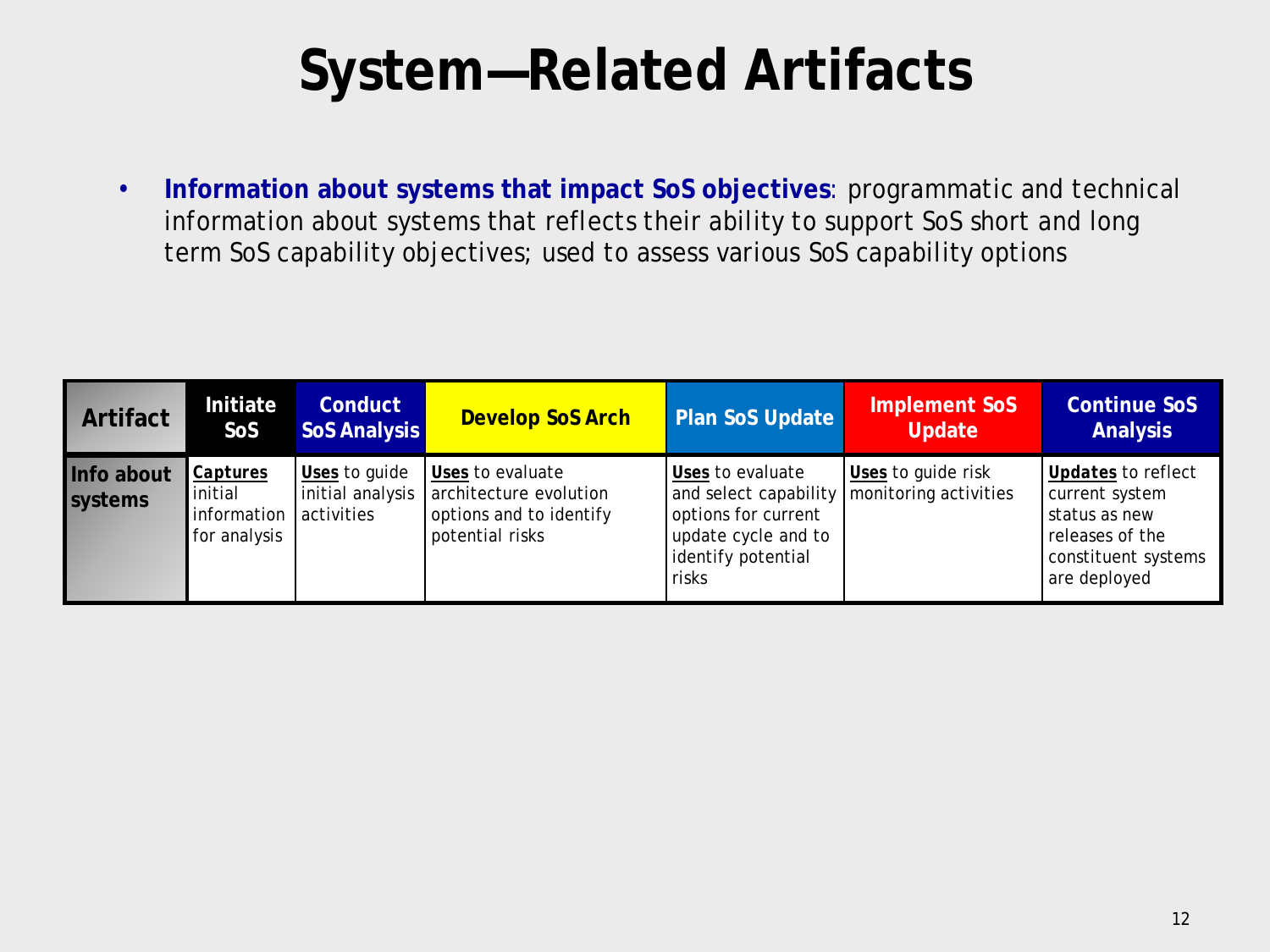## **SoS Management and Planning Artifacts**

- **SoS risks and mitigations**: technical and programmatic risks at the SoS level that are identified and managed throughout the SoS SE process over time; may include system-level risks that potentially impact SoS capabilities
- **SoS systems engineering planning elements:** consists of information on general SoS battle rhythm/pacing of SoS upgrades (periodic or event-driven), SoS-level organizational structures, and SoS-level decision-making authorities and responsibilities, and SoS-level processes (e.g., configuration management, technical reviews)
- **SoS-level agreements:** formal and informal agreements that address roles and responsibilities of SoS participants at a broad level as well as specific commitments of participants in a development increment

| Artifact                                     | Initiate<br><b>SoS</b>    | <b>Conduct SoS</b><br><b>Analysis</b>       | <b>Develop SoS</b><br><b>Arch</b>                                                              | <b>Plan SoS Update</b>                                                                         | <b>Implement SoS</b><br><b>Update</b>                                                          | <b>Continue SoS</b><br><b>Analysis</b>                                                         |
|----------------------------------------------|---------------------------|---------------------------------------------|------------------------------------------------------------------------------------------------|------------------------------------------------------------------------------------------------|------------------------------------------------------------------------------------------------|------------------------------------------------------------------------------------------------|
| <b>SoS risks and</b><br>mitigations          | Captures<br>initial risks | Updates as<br>needed based<br>upon analyses | Updates as needed<br>with architecture-<br>related issues                                      | <b>Updates</b> as needed<br>with planning-<br>related issues                                   | Updates as needed<br>with<br>implementation-<br>related issues                                 | Updates as needed<br>based upon analyses                                                       |
| <b>SoS SE</b><br>planning<br><b>elements</b> |                           | Establishes<br>initial elements             | Updates as needed<br>as the SoS<br>environment, tools,<br>organizations, and<br>vendors change | Updates as needed<br>as the SoS<br>environment, tools,<br>organizations, and<br>vendors change | Updates as needed<br>as the SoS<br>environment, tools,<br>organizations, and<br>vendors change | Updates as needed<br>as the SoS<br>environment, tools,<br>organizations, and<br>vendors change |
| <b>Agreements</b>                            |                           | Establishes<br>initial<br>agreements        | Updates as roles of<br>systems and vendors<br>change over time                                 | Updates as roles of<br>systems and vendors systems and vendors<br>change over time             | Updates as roles of<br>change over time                                                        | Updates as roles of<br>systems and vendors<br>change over time                                 |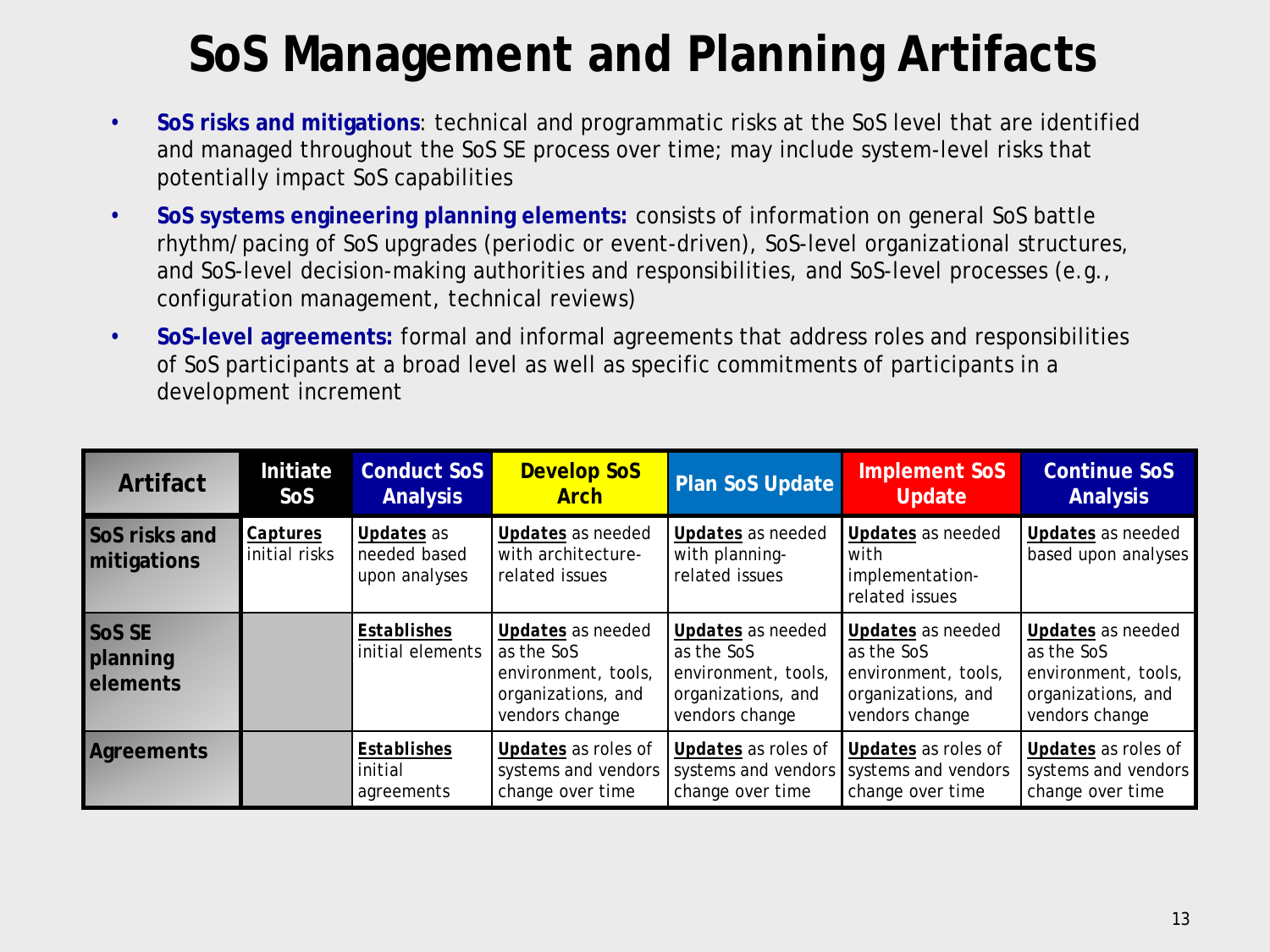### **SoS Management and Planning Artifacts** *(continued)*

- **Master plan:** over-arching integrated plan that provides a top-level view across multiple SoS upgrade cycles; describes the longer-term SoS evolution strategy as well as the acquisition strategy for SoS capabilities that are incrementally developed and deployed
- **Technical plan(s):** includes plans for SoS implementation, integration, and test and are established for each development increment; SoS implementation plans include a high level description of requirements allocated to specific systems for current update cycle, roles and responsibilities for implementation, and details that elaborate upon IMS activities
- **Integrated master schedule:** single-increment IMS tailored to focus on key SoS SE activities, integration points , and milestones and incorporates or links to the system-level IMS elements related to the SoS activities

| Artifact                             | Initiate<br>SoS | <b>Conduct SoS</b><br><b>Analysis</b> | <b>Develop SoS Arch</b>                                                                         | <b>Plan SoS</b><br><b>Update</b>                                                                           | <b>Implement SoS</b><br><b>Update</b>                                       | <b>Continue SoS</b><br><b>Analysis</b>                                                  |
|--------------------------------------|-----------------|---------------------------------------|-------------------------------------------------------------------------------------------------|------------------------------------------------------------------------------------------------------------|-----------------------------------------------------------------------------|-----------------------------------------------------------------------------------------|
| <b>SoS master</b><br><b>plan</b>     |                 | Establishes<br>initial plan           | Updates as needed to<br>reflect architecture<br>evolution                                       | Updates as needed<br>to reflect changing<br>priorities and SoS<br>evolution                                | Updates as needed<br>to reflect actual<br>SoS evolution                     | Updates as needed to<br>reflect new needs.<br>changing priorities, and<br>SoS evolution |
| <b>SoS technical</b><br><b>plans</b> |                 |                                       | Evaluates for<br>potential architecture<br>impacts                                              | Establishes for<br>current update                                                                          | Updates as plans<br>are executed and<br>implementation<br>progresses        | Uses to identify test-<br>related information to<br>support performance<br>assessments  |
| <b>IMS</b> for update                |                 |                                       | Uses to schedule<br>architecture re-<br>assessments as<br>architecture changes<br>are completed | Establishes for<br>current update;<br>incorporates SoS-<br>related elements<br>from constituent<br>systems | <b>Updates</b> as plans<br>are executed and<br>implementation<br>progresses | Uses to update master<br>plan                                                           |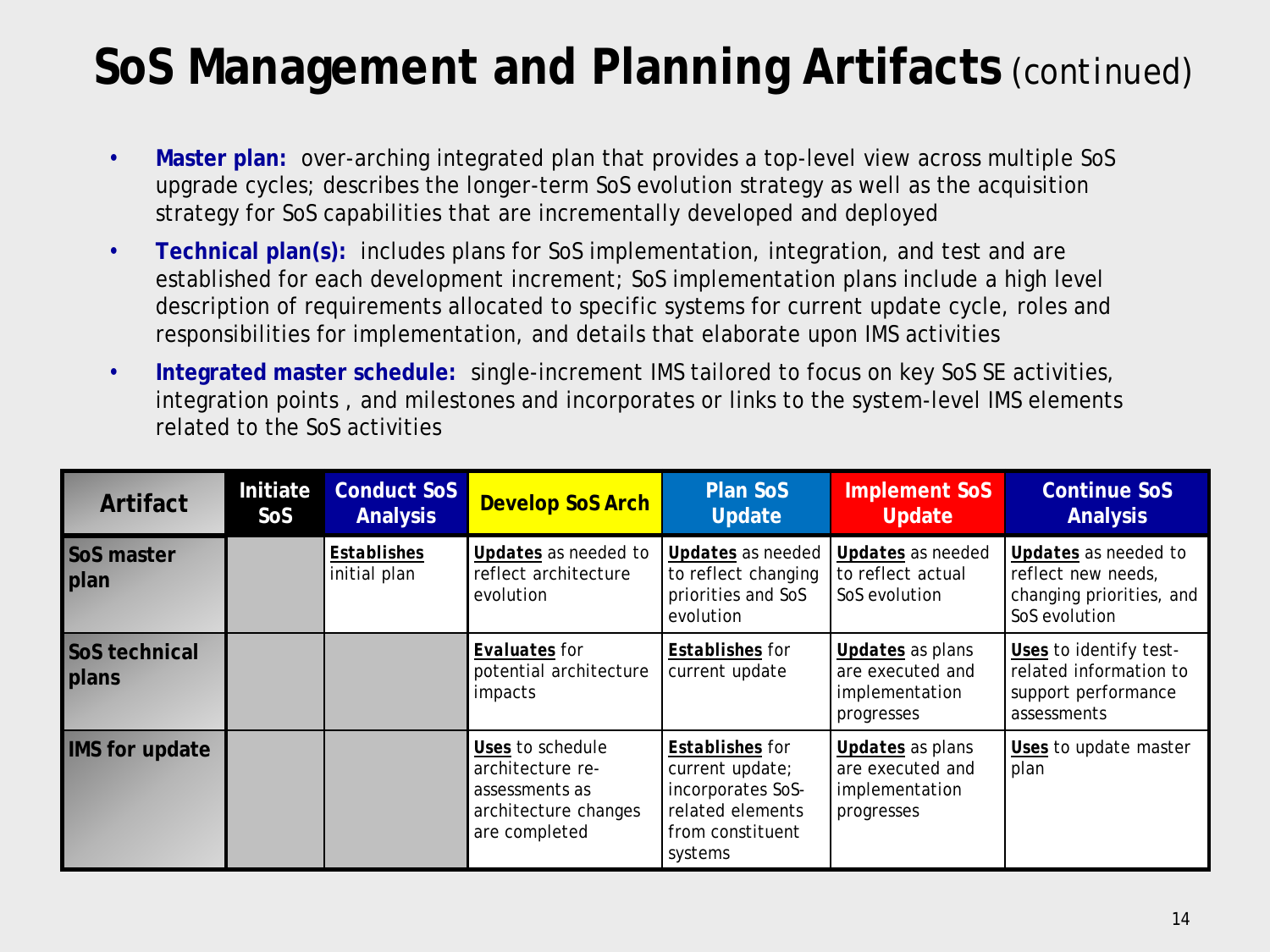# **Summary**

#### • **SoS SE artifacts:**

Capture and convey information to the various engineering teams both at the SoS and constituent system level as well as to guide cross-cutting engineering activities

- **'Wave Model':**  Provides an 'implementers view' of SoS SE
- **Artifacts support engineering activities across the SoS SE implementation:**

Act as "information repositories" across SE teams at SoS and systems levels and across steps in the SoS SE implementation process

• **Next Steps:** 

Analyze how SoS artifacts are used by the constituent systems